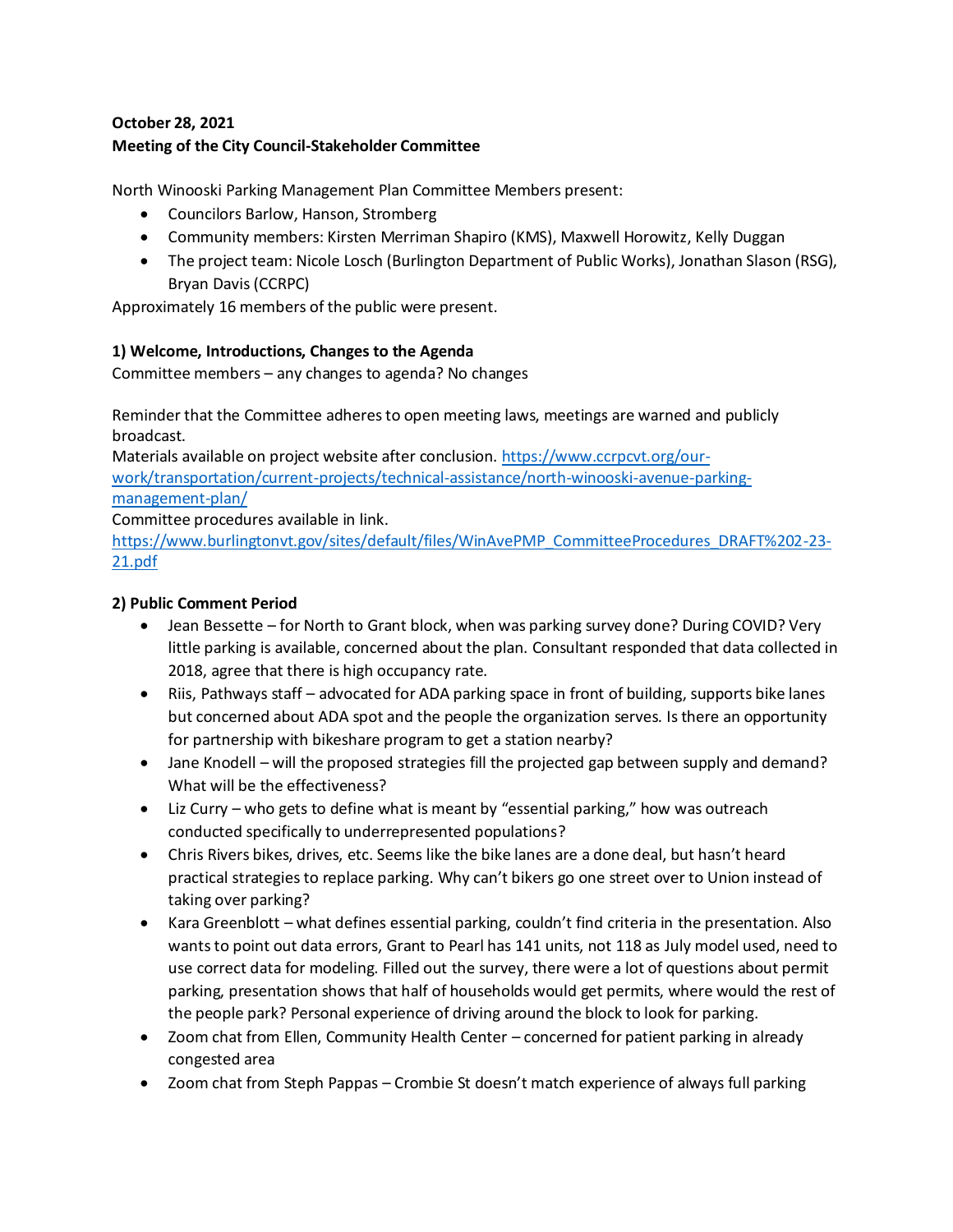Consultant walked through presentation which is available online: [https://www.ccrpcvt.org/wp](https://www.ccrpcvt.org/wp-content/uploads/2021/11/WinAvePMP_AC_mtg3_EvaluationMtg_updated.pdf)[content/uploads/2021/11/WinAvePMP\\_AC\\_mtg3\\_EvaluationMtg\\_updated.pdf](https://www.ccrpcvt.org/wp-content/uploads/2021/11/WinAvePMP_AC_mtg3_EvaluationMtg_updated.pdf) Recording of the meeting will be available on the CCTV website at <https://www.cctv.org/welcome>

**3) Review survey results** 

### **4) Parking model results**

### **5) Draft parking management options**

The presentation included a review of the survey, public outreach and data analysis, a description of weighting the data to make resident respondents representative of census data for neighborhood, the results of the updated computer modeling, and a review and discussion of the draft parking management strategies.

KMS not necessarily a fan of residential parking permits or meters/paying for parking because we all pay taxes to use the street and right-of-way

Max – how do permit guest passes work? Nicole noted that a guest pass is available for each resident parking pass, and noted the policy was revised recently.

#### **6) Future conditions**

Jonathan (RSG) said the parking model suggests that in the absence of changes in demand or travel behavior, will have 39 users at the busiest time of the day (2pm weekday) unable to find parking within 600 feet of their destination. This is equal to approximately 5% of estimated total demand.

Jack – one inherent strategy is installing the bike lanes, which will have an impact

Mark – we don't know what impact bike lanes will have. People may also own cars and bikes and use them at different times.

Kelly – during the ONE Mobility Audit project by Old Spokes Home, people said existing bike lanes aren't maintained so they aren't really used. Infrastructure needs to be maintained. Agree that residents are multimodal.

Jack – we don't know which strategies will influence behavior, but we know what happens in other examples plus the survey.

# **7) Evaluation and implementation strategies Process/Discussion**

Segment by segment review:

# *Riverside to Archibald*

KMS – 1 hour parking doesn't work for employees. This is a concern, CHCB is a large employer that provides critical services. On site parking is split, and who gets to park is rotated monthly. Difficult field of work especially during pandemic, what impact will this have on the health center? 55,000 visits during the pandemic.

Nicole – should 1 hour parking be changed to serve employees?

KMS – not sure, depends on type of appt, if they're running on time.

Nicole – are user group priorities correct? Should employees be higher?

Ellen O'Brien in chat notes that average appointment time is 1.5-2.5 hours depending on the service.

KMS – hard to prioritize any way, it's public so anyone should be able to use it.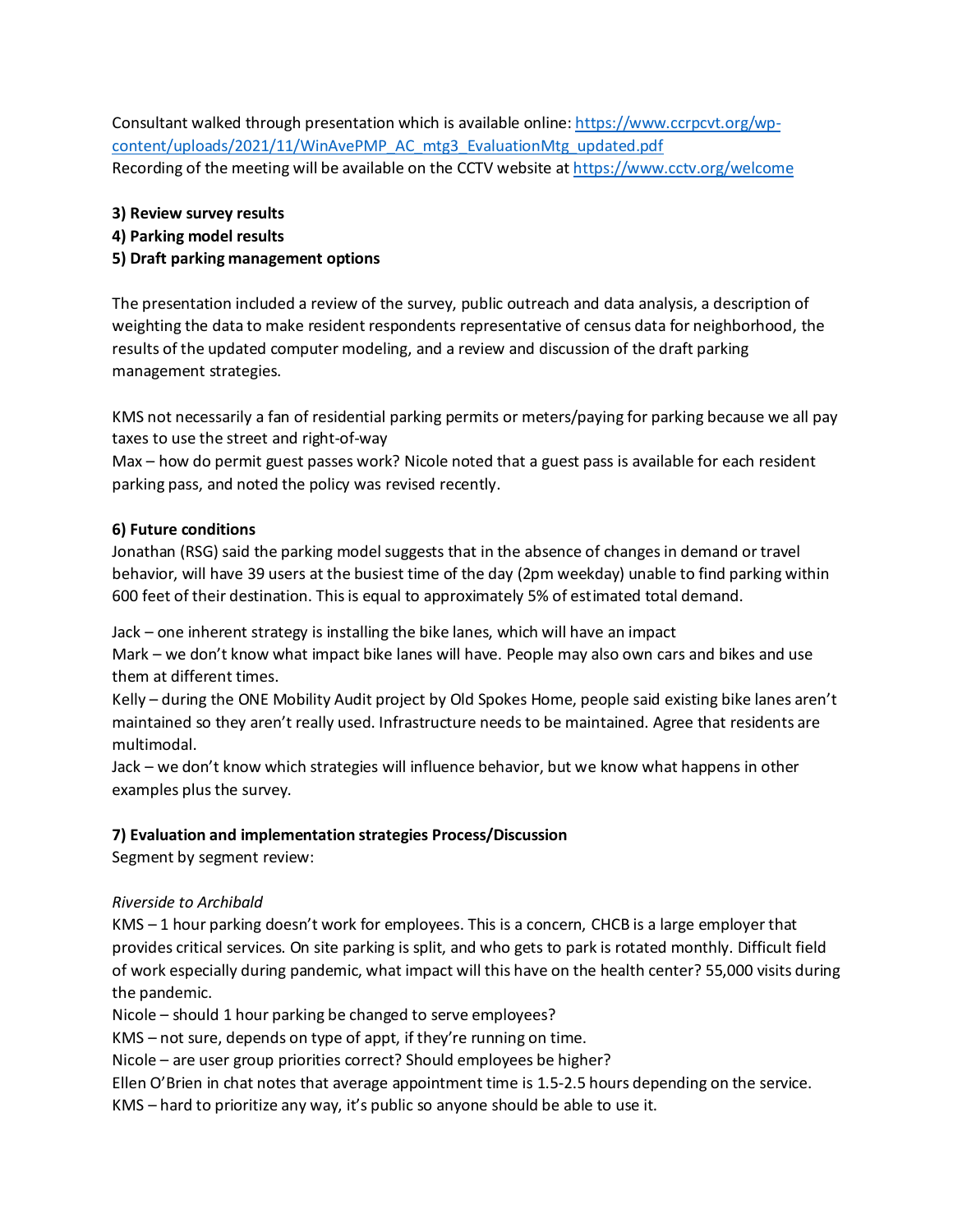Nicole – without defining user group priorities it will be challenging to identify any strategies. Jack – so 2 hour parking would be eliminated? Yes, so what is impact – employees aren't using 2 hour parking now. Aren't there only a handful of residents on this block? Jon – some residential, seem to be fine after 6 pm. Jack – not as worried about residential during midday, impact would be on visitors so they should be priority.

Overnight – priority is residential

Evening – KMS does support resident as priority, Bus Barn has businesses and residents, need on-street parking, their success is necessary.

Mark – how many spots lost? KMS says 22, Ellen in chat questioned isn't it 33? Jon said 18 spots are used in the analysis.

KMS noted another Champlain Housing Trust building on the block with no parking. Asked if the city has money to buy land, build parking lots, how remote is a remote lot, will people use it? Need to know if these are viable options. Nicole said the city won't allocate funding if the need isn't identified, such as through this type of process; but wouldn't be near-term solution.

Summary: leave evening hours unrestricted, add more options for CHC employees during day off the corridor, prioritize on Riverside for long-term parking or find new off-street capacity.

# *Archibald to Union/Decatur*

Currently unmanaged parking.

Committee agreement on priority user groups presented.

KMS concerned about Food Shelf and number of visitors served, size of parking lot, deliveries, etc. How do people feel about time limits? Jack asked if time limits should be shorter? There are options. Mark we don't know who users are and if they would be displaced.

Comment that parking wouldn't have to be metered, but there could be time limits using signs Note the Food Shelf also has volunteers, and they do lunches and other activities besides food distribution

Summary: similar strategy to upper block where new short-term parking spaces (<2hrs) are to be considered. Specific loading zones and maybe a handful of long-term spaces could be considered. Leave unmanaged during evenings.

# *Union to North*

Jack – if demand goes up to 60-70%, and typical occupancy goal is 85%, then do we need to do anything? This block isn't losing parking. KMS – will bike lane be disconnected? No, street here is wide enough to accommodate parking and bike lanes because it's wider than other blocks. Summary: suggest no changes to this block. Develop a monitoring plan for the parking occupancy.

# *North to Grant*

Heard a lot of comments about this block. Some units have limited parking, others have a lot. Some onstreet demand is likely coming from south of the corridor. Demand here is largely residential. Max – I live on this block, it's mostly residents, lot of off street parking available, my roommates and I use about 2-3 of 6 available off street spots. Could bump up priority of employees, think that residents could be least priority for midday timeframe.

Jack agrees with Max.

Nicole asked about meters or time restrictions.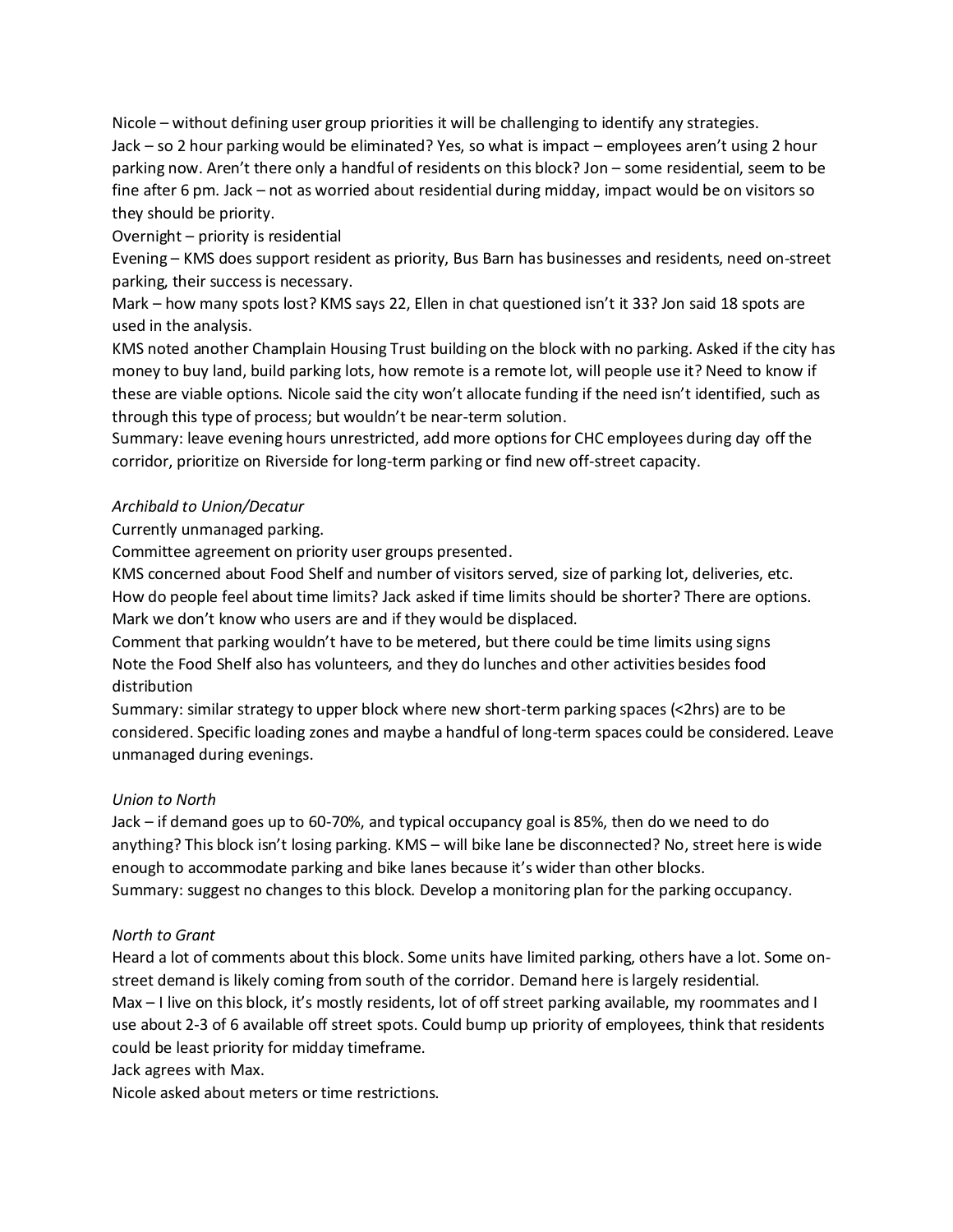Mark said we know there will be impacts to businesses on the block further south, we don't want to discount downstream effects so might want to bump priority of business and commercial.

Jon said that if we're talking about visitors and employees who don't have enough parking then could add 9 hour brown meters because just to south they are a price people are willing to pay. KMS asked what time do meters end because we want to acknowledge the resident concerns we've heard. Jon noted the meters are currently 9am-6pm.

Summary: prioritize residents starting at 6pm. Conversation included getting community input on the need for a RPP as well as considering extending paid parking meters into this section. The paid parking could include both long-term brown meters and shorter term blue meters.

#### *Grant to Pearl*

Do we need to change what's working in the middle of the day? No comments.

KMS said this block can't be residential 24 hours a day.

Max said needs to include high turnover spaces since it's closer to downtown.

Jon asked if there needs to be some 15 minute spaces? Max thinks so because there are some short pick ups like for restaurants.

With parking changes the current loading would have to shift to west side.

Could there be a shared loading/bike lane like on Colchester Avenue? Nicole said specific designs would be addressed later

Jack said loading zone is essential but could be on other side. Mark would like to leave it to businesses to decide.

Jane asked Nicole to briefly explain the Residential Parking Permit program.

Jane asked if this project will be presented to another NPA? Council resolution directs project to Ward 2/3 NPA. KMS said we'll bring this to NPA in next phase for their feedback and encouraged people on this call to participate there as well.

Jon clarified that he's hearing consensus for Residential Parking Permit in this block.

Summary: keep mix of short-term and long-term meters, add pick up / drop off space(s) near businesses, establish loading zone on west side near Pearl St, consider Residential Parking in evenings.

Jon shared the Parking Management Plan Process slide with the goal stated and the 3 bulleted questions, then asked the committee if we've missed anything, do we need to address anything else more specifically?

Mark asked if we can pilot anything? Jon said this is for City discussion but parking changes take time to settle and might not suit a pilot timeframe.

Mark notes that resolution says bike lanes should be on the ground this year. How to limit amount of impact, part of that might be to be more iterative about it, he shares some of Jane Knodell's concerns that this might have downstream effects and we could lose businesses, anything we can do, even if it elongates the process, we should consider it.

Jon notes that Council members have the authority to change the process.

Jack noted the three questions on the slide, we didn't really talk about TDM (Transportation Demand Management) which has the power to be a useful tool, other employers have used it to drive down parking needs, that should be a piece of the puzzle. To what Mark was saying, we want to be careful about going back to the process we finished before this, there was a bunch of meetings, there was a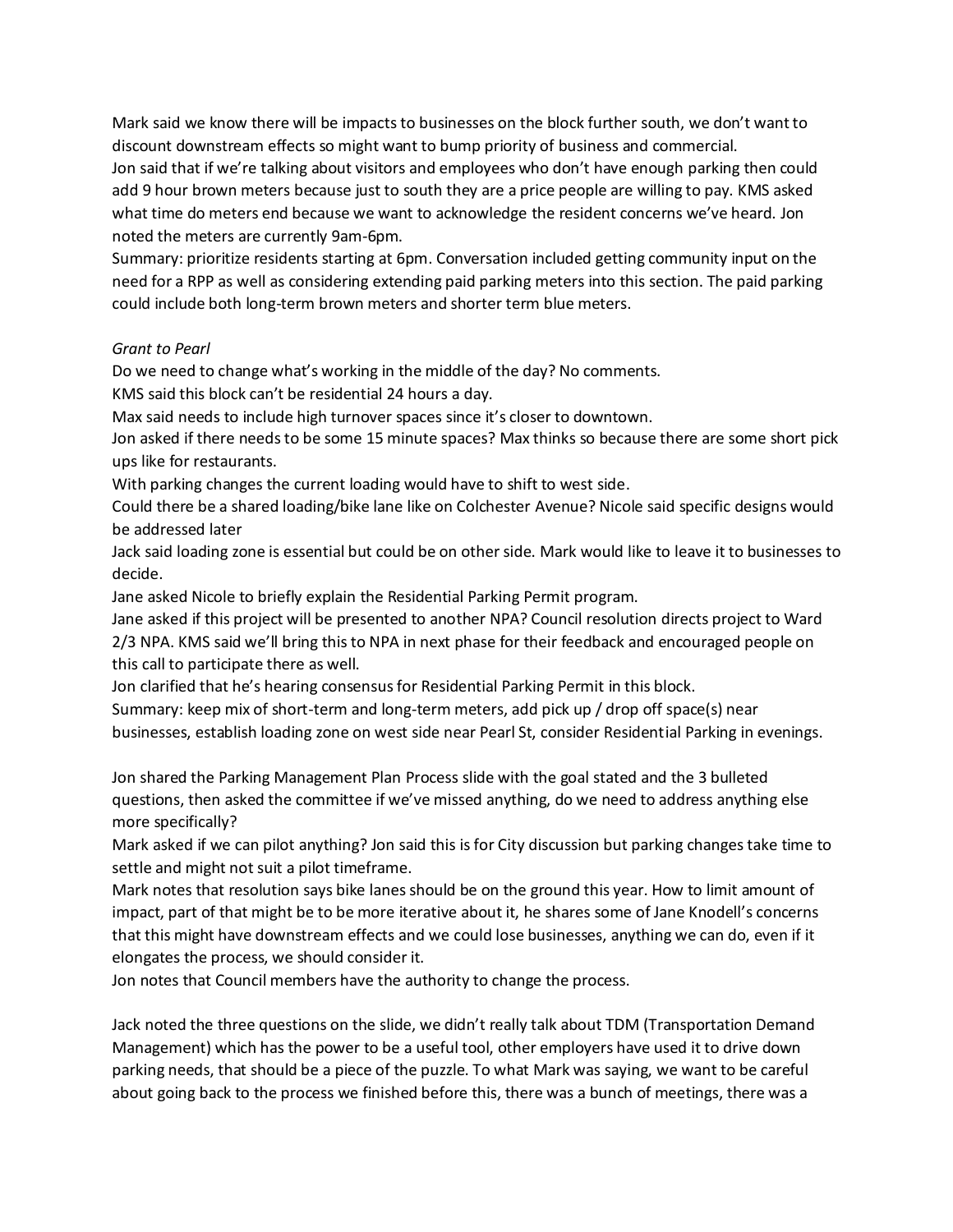project committee, there was unanimous recommendation for this configuration, went through TEUC and Council, we've done more than what was laid out in the resolution, we did a large survey to get more data, at this point to go all the way back isn't appropriate.

Mark said he isn't suggesting we do that but rather do some things temporarily to see behavior change, but Jon reminded that behavior change takes time.

Jack said the original plan was to get this on the ground before the state repaved Winooski Avenue so could be changed if needed, but the process got delayed.

KMS said she doesn't think it was unanimous decision by the other committee but there was overall support. There was a longer term option to create a corridor that creates all the things we want to see. Washington DC is on the cusp of passing the Transportation Bill, can we think about a plan that does in fact have it all?

KMS I'm not convinced that we've balanced supply and demand or met essential parking demand, particularly for CHCB and Feeding Chittenden.

Jon asked if she has specific changes or recommendations? KMS said she will continue to get info from the neighborhood.

# **8) Public Comment Period**

Thomas – 5% estimated demand will be concentrated in my block of North to Grant, so we'll lose half of those, residents will be harmed by this and not helped by remote lots. There isn't a lot of spare capacity in Burlington. Needs of residents and business owners are being deprioritized to people who don't live in town. Given existing facilities, how is this change a benefit?

Kara – I'm on the same block between North and Grant, couple points on numbers: our block has 63% of users, then moderator said 50% at night, I don't know where those numbers come from, concerned that modeling data is not accurate. There are probably only 1 or 2 available tonight, I have to circle nearly every night. Since it's the highest density block I hope you give it extra attention to residents on this block. Going block by block, it sounds like this group is struggling to prioritize users…at what point do we go back to beginning and ask is this necessary, can we improve what we have rather than push through something that has challenges at every turn? If this does go through, is there a way to ensure a management plan works before removing spaces? I don't trust the numbers so I want to be sure there is a place for cars.

Brian Pine speaking as resident – this project has someone involved that knows what they're doing based on what they did with North St, this process hasn't been like that one, take advantage of KMS and her expertise and experience. I bike and find that share road works well. First big public meeting pre-COVID, I threw out an idea that got support to remove tree belts instead of parking, that satellite lots are far-fetched. Look at corridor and see if we can fit both bike lane and parking, could we use the tree belt rather than assume using current curb to curb width. This neighborhood is intentional, it didn't happen this way by chance, we have incredible assets, it's a hub and neighborhood appreciates this, we don't want to look back on this as a mistake.

Beth – have enough parking for herself and tenants, also bikes, worries about neighbors, has seen increase in parking demand and the way that people are parking on their property, but haven't seen an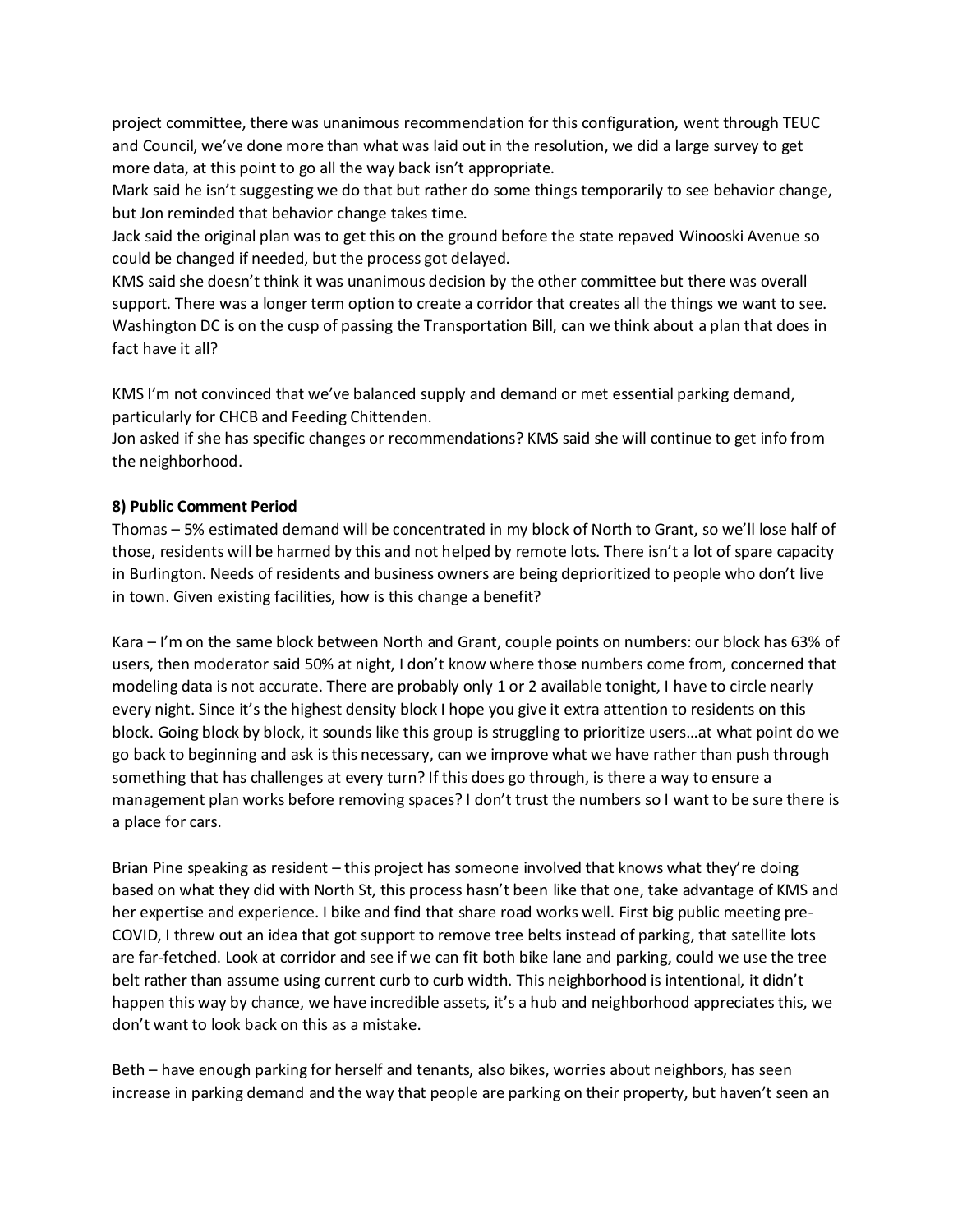increase in bike riders. Hope that you're taking residents' concerns seriously in terms of residential parking needs, they haven't been addressed, I'm between North and Pearl, been here for 20-30 years, doesn't seem like you're interested in what it's like for residents to park here or change course based on feedback which is based on actual needs. It's based on data or observations which aren't accurate. Maybe city of because of COVID didn't want to hear feedback that there isn't sufficient parking, I'm concerned that by not listening then you're not doing it right, just doing what you're charged to do is wrong, calling it impact or stress is harmful and disrespectful, the idea that you can lose 36 spaces and not have impact, it's not respectful. Jack, you said it doesn't make sense to restart the 18 month process, I think starting it with right data and resources is right thing and support that decision. I'm disappointed in this process, you can continue to say it was far reaching and you got perspectives, but info you got is incorrect, it's disappointing and insulting

#### **9) Next steps**

Next step is take to the Ward 2/3 NPA, then have another committee meeting before going to the TEUC and City Council.

#### **MEETING CHAT LOG**

*From TOWN MEETING TV to All Panelists: 05:56 PM We're recorded Recording From janeknodell to All Panelists: 06:05 PM Can you tell us which committee members are present? From eobrien to All Panelists: 06:18 PM Hello, Ellen O'Brien from the Community Health Centers of Burlington. We're equally concerned for patient care and where our patients will park in an already highly congested parking area. From steph pappas to All Panelists: 06:54 PM U have counted cars on Decatur and Crombie....it is FULL ALWYAS*

*Are you suggesting parking meters down towards the Health Center?*

*Yes, more control but still not enough spots*

*From steph pappas to All Panelists: 07:08 PM there was even a car counter placed on the street... From K Shapiro to All Panelists: 07:11 PM Thank you for the clarification From Chris Rivers to All Panelists: 07:11 PM Yes, more control but still not enough spots From eobrien to All Panelists: 07:25 PM Average appointment time is 1.5-2.5 hours depending on the service. From steph pappas to All Panelists: 07:30 PM*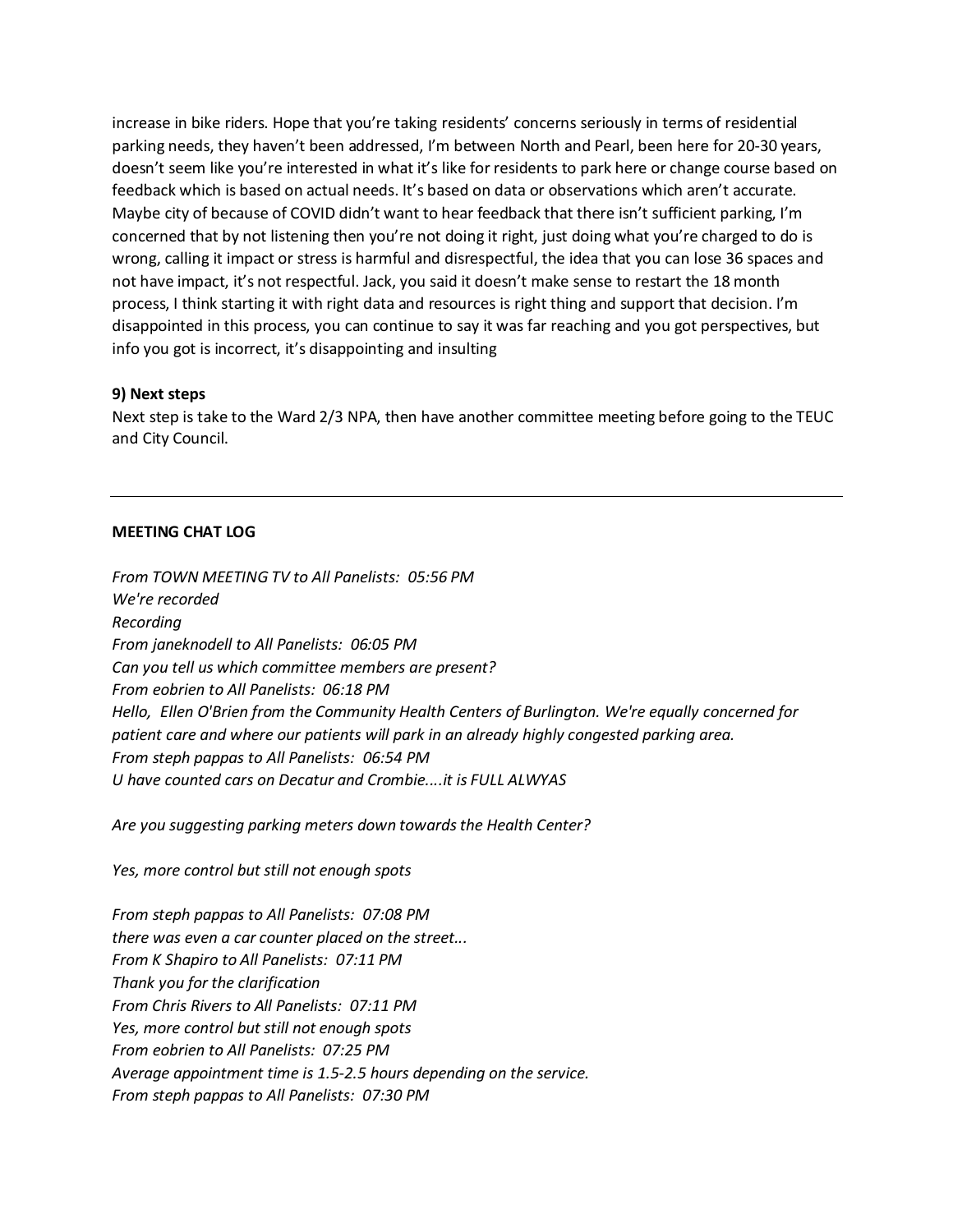*Right on K Shapiro From eobrien to All Panelists: 07:36 PM I thought it was 33? CHCB employees that work during the evening are allowed to move their cars and park on site. The hours they're allowed are from 4-9 at night. Daytime parking is crucial for CHCB employee parking. Sorry for all the chat. My sound isn't working From Me to eobrien, All Panelists: 07:38 PM thanks for the comments, since this is a webinar format, attendees are muted. I'm capturing your comments in the notes and the team sees them as well. From eobrien to All Panelists: 07:38 PM Thank you From Kelly Duggan to All Panelists: 07:41 PM Hey all, I have to hop off in a few - is there anything the committee needs/can I review the recorded end of meeting and follow up? From steph pappas to All Panelists: 07:42 PM Jack u missed the whole presentation there is not tons... From Jack Hanson to All Panelists: 07:43 PM I was talking specifically off-street parking. We've been talking about on-street in terms of availability. From steph pappas to All Panelists: 07:55 PM Tom and this gal r correct.. From Beth Sightler to All Panelists: 08:06 PM if as you say the parking model underestimates the number of parking spaces, and that is what was used to make the decision, wouldn't it make sense to bring that important information back to the City Council? It's a significant difference. From steph pappas to All Panelists: 08:13 PM i told u it's FULL there... From eobrien to All Panelists: 08:20 PM I need to exit the meeting tonight. If I can be of any assistance I would be happy to talk with you further. I* can be reached at each *or my office number which is* 802-815. Thanks Ellen *From Me to eobrien, All Panelists: 08:21 PM thank you Ellen, we appreciate your participation From Thomas Pashby to All Panelists: 08:22 PM Please can there be no parking not available to residents overnight (Given that this bike park seems to be a done deal.) From Thomas Pashby to All Panelists: 08:29 PM Residents overnight please!! From Jean Bessette to All Panelists: 08:30 PM Why do you assume that residents only need overnight parking? Where are they to put their cars during the day if they work at night? From Thomas Pashby to All Panelists: 08:40 PM What is wrong with the current arrrangement At no point has anyone justified the need for this, other than a survey where only 4.4% were residents. Why are Burlington residents being ignored?*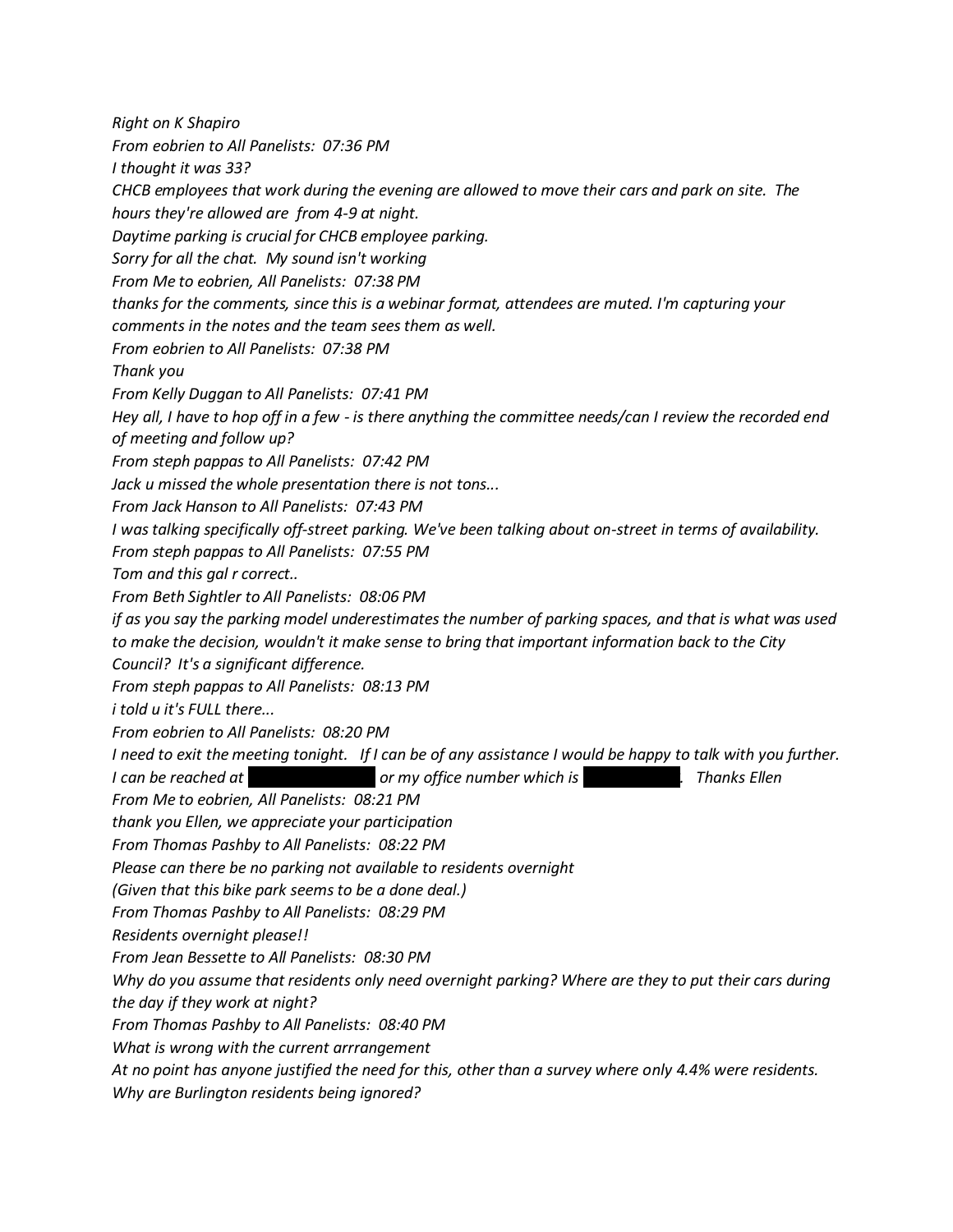*Collecting a survey isn't sufficient to meet the needs of the constituents if you don't pay attention to them From Jean Bessette to All Panelists: 08:41 PM As a resident and home-owner, I wasn't informed of this plan until there were signs posted on the greenbelt about the survey. Yes, you need to go back and get actual residents' perspectives. Since you haven't listened to any of the survey data (which says that 42% of people REGULARLY CANNOT PARK NEAR THEIR HOME), then you aren't listening. From Thomas Pashby to All Panelists: 08:45 PM Thank you Councillor Shapiro! From Jean Bessette to All Panelists: 08:45 PM Ms. Shapiro is the only one here speaking for multiple constituents. From K Shapiro to Everyone: 08:48 PM I can be reached at kmerrimanshapiro@getahome.org should you wish to share any further thoughts. From Thomas Pashby to All Panelists: 08:55 PM Thank you Thanks to all for staying so late*

#### **MEETING Q&A LOG**

*Where would it allow for medical patients to park and easily access the Health Center. It also leaves CHCB on hold to expand services if parking is taken up with bike lanes.*

*Please read ..from King Of Crombie str- There was much community input over the past some years about not cutting parking and that North Winooski Ave already has bike lanes..why r we still here on this matter..North St has always been bike traveled yet we put in lamp post and cobblestone instead of a bike lane...just say'in.. if we r to take away parking then the restricted parking is even more of a disaster..thankU*

*Chris Rivers 06:42 PM* 

*I agree Steph, we already have a bike lane! Question? Please confirm for us concerned with this plan; Yes, this bike lane is going in or No, this bike lane may or may not go in. Please answer….*

*Liz Curry, she/her, CommonLand Solutions, LLC 06:50 PM* 

*How was the data that Kirsten raised incorporated into the model? If 1200 visitors are coming to the food shelf each year, what percentage are picking up groceries with their cars and where will they park when they go in to get their food?*

*Anonymous Attendee 06:56 PM* 

*I agree Steph, we already have a bike lane! Question? Please confirm for us concerned with this plan; Yes, this bike lane is going in or No, this bike lane may or may not go in. Please answer….*

*There are some faulty facts and assumptions here:*

*1) "50%" occupancy at night between Grant and North is absolutely inaccorate. Please come by, any night, and observe.* 

*2) It makes no sense to me to discount college students from the analysis. They live here. Accounting for them would explain to you why "units" are not helpful indicators. Young adults live here,*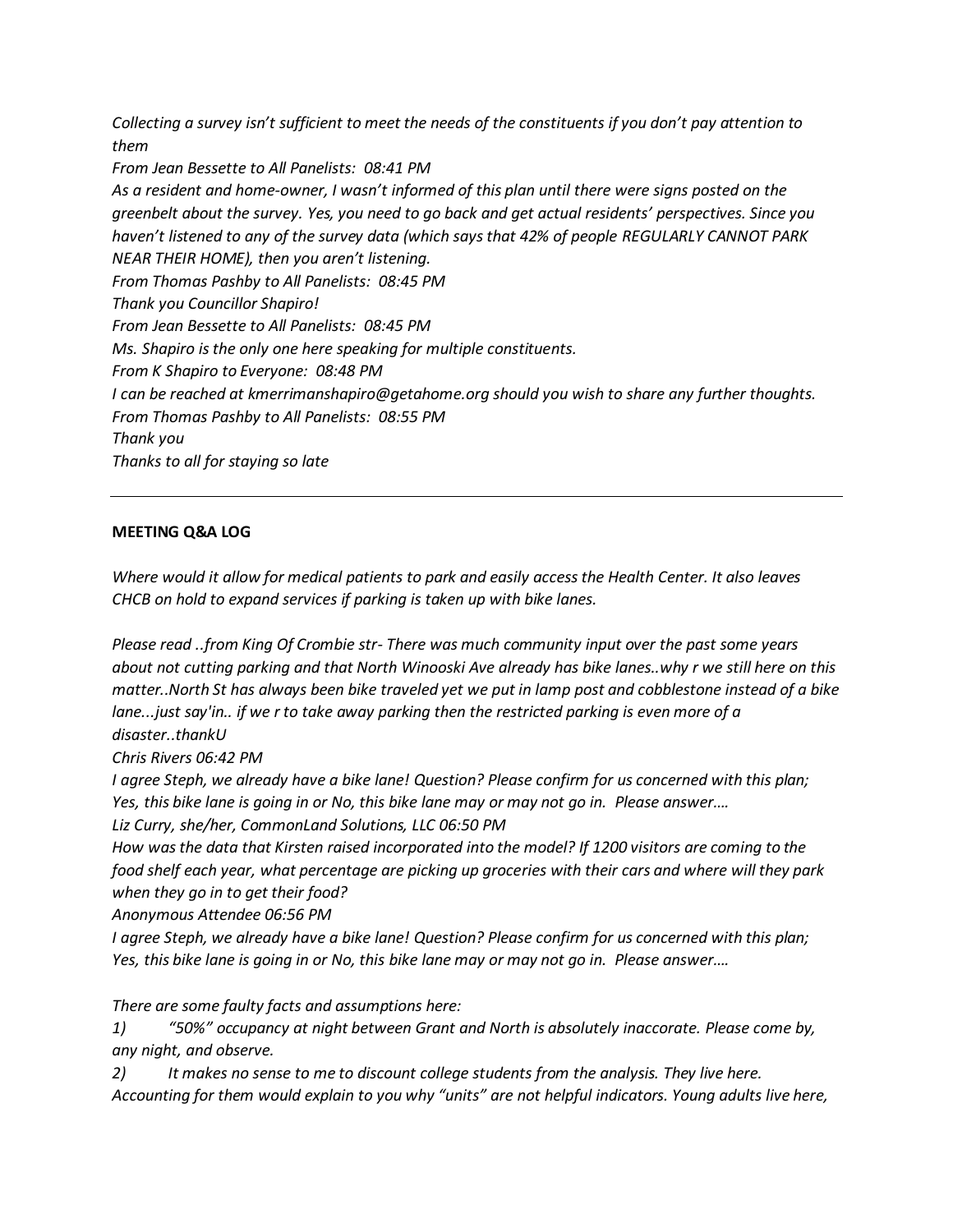*with multiple roommates. The vast majority of "units" are not inhabited by families who can share a car.* 

*3) It is a faulty assumption that daytime parking is full between Grant and North because people to the south are parking here. Because our residents are college students, they are walking to school. They often drive to their jobs during other hours. They are parking on the street during the days. My tenants are these residents and they are not unique. They already drive around* 

*4) No one has explained why we need a bike lane when we have bike lanes going north and south already.*

#### *janeknodell 07:16 PM*

*There is another behavior change that has not been discussed: people and businesses moving out, some to more peripheral areas of Burlington or the region — where they will be more dependent on use of cars. Will we consider this a success?*

*Liz Curry, she/her, CommonLand Solutions, LLC 07:31 PM* 

*If staff and committee members don't really know what the needs are of employees and visitors associated with the health center (and other low income services like the food shelf), what are people basing their decisions on? Questions like Kirstens are just being considered now - this reflects that the*  cart is before the horse. When it comes to transportation planning, we expect those who hold that *responsibility - and privilege to set policy - to be the ones considering the kinds of questions and issues that Kirsten raises before designing strategies - not on the fly.* 

*Responses from staff and other committee members suggests that people don't really know what happens within the largest institution in the study area*

*Liz Curry, she/her, CommonLand Solutions, LLC 07:36 PM* 

*Why doesn't the consultant know if there is a need for commercial loading? When Kirsten undertook the North St. revitalization project, she went door to door and spoke with every single business. Isn't this the job of consultants and public officials? Why are these questions coming up at the 11th hour? Liz Curry, she/her, CommonLand Solutions, LLC 07:37 PM* 

*Commercial loading is performed by delivery trucks that are part of a supply chain with a schedule. The RSG consultant suggested that these deliveries could be made at diffferent times. Was this question posed to businesses that rely on delivery trucks (like the food shelf)?*

*Liz Curry, she/her, CommonLand Solutions, LLC 07:40 PM* 

*What if the employees have to drop off kids at school before coming to work? Are we asking them to leave their homes earlier with young kids who are really hard to get out the door, so they have to add time to park remotely and get to their place of work with yet another mode? Have any committee members actually grappled with commuting to work with kid drop-off? How does the commitee composition reflect a diversity of ages, and include parents who rely on a car to get to school and work? Liz Curry, she/her, CommonLand Solutions, LLC 07:41 PM* 

*Is City staff suggesting surface parking lots when we have an acute, unprecedented housing crisis that needs those lots? Surface lots are the worst smartgrowth and storm water strategies Liz Curry, she/her, CommonLand Solutions, LLC 07:46 PM* 

*Is there sufficient data about the food shelf and CHC? Did anyone go and talk with them to study the most heavily trafficed sites?*

*jacob 07:57 PM* 

*When I visit my sister in brooklyn they have regular street cleaning which means that a side of a block needs to turn over each night. Is that a management plan that would be benificial here?*